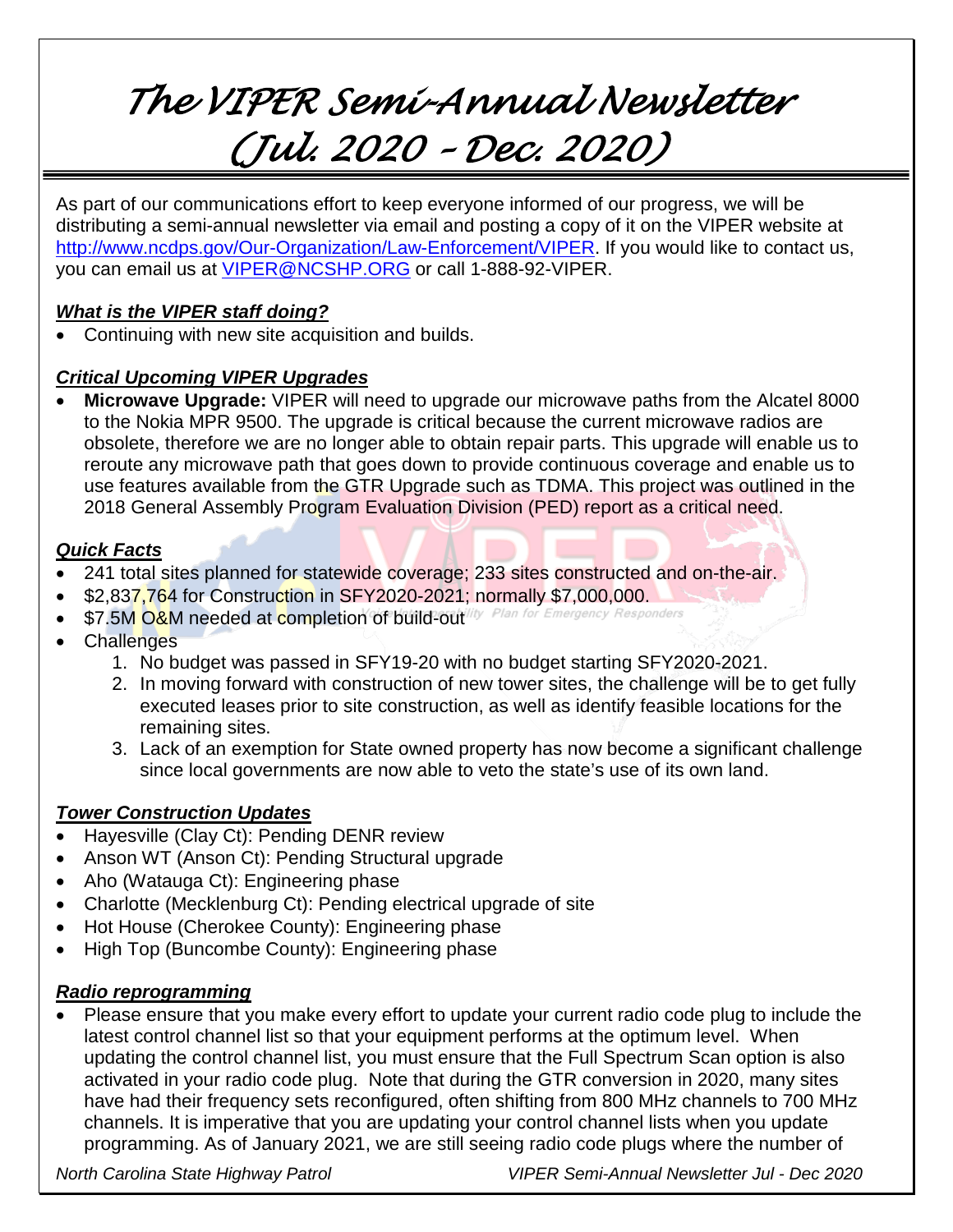control channels in the list is set to ONE! If you have any questions about the control channel update, please send an email to [VIPER-activate@ncshp.org.](mailto:VIPER-activate@ncshp.org)

• The new VIPER Mandatory Statewide Template was approved by the SIEC and distributed in Q4 2020. This includes significant changes in the DPR plan, the total number of state event talk groups, the inclusion of LE Only talk groups as well as the removal of roamer and pool talk groups.

## *VIPER ID status*

• VIPER POCs should maintain their inventory and are required to submit an annual "true-up" document to VIPER in January of each year. The "true-up" document for 2021 is due Friday, January 29th and should be sent to [VIPER-activate@ncshp.org.](mailto:VIPER-activate@ncshp.org)

### *VIPER approved radios*

- For 2021 we continue to approve multiple radio vendors and products for use on the VIPER system. Currently Motorola, EF Johnson, Kenwood, Harris, Tait and BK Relm all have approved products for use on the VIPER system. **New radios from vendors for consideration are due no later than 30 September of each year** so that testing and evaluations can be completed prior to the start of the new calendar year.
- **Please read the following notice carefully regarding radio additions to the VIPER System effective 1 January, 2020 and beyond**.
- **Effective 1 January, 2020, VIPER will no longer allow current or new VIPER end user agencies to activate non TDMA capable radios on the system. This would include all models from the below list of manufacturer radios;**
	- **1. Motorola – XTS1500, 2500 and 5000 portable radios**
	- **2. Motorola – XTL1500, 2500 and 5000 mobile radios**
	- **3. EF Johnson – 51SL/51ES portable radios**
	- **4. EF Johnson – 53SL/53ES mobile radios**
- Effective 1 July, 2022 all radios being added to the VIPER system must be ready to receive TDMA programming. It is extremely important that our end users understand exactly what this means. Many manufacturers radios may be capable of TDMA operation but were not ordered with the "feature" enabled from the factory. These radios will need to be modified in the field to add the TDMA feature, so as to be **ready** for a transition to TDMA in the future.
- Effective 1 July, 2025 all radios currently **active** on the VIPER system, along with all future additions to the system shall be ready to receive TDMA programming. VIPER respects that these dates may represent challenges to our end users, especially in the area of funding since replacement radios or upgrades to existing radios will be necessary. However, it is also important to consider that the system continues to grow and in order to maintain VIPER's current level of system availability, that a move to TDMA operation would be the most cost effective manner to address future growth and system health. VIPER would strongly recommend that as soon as feasibly possible, that end user agencies consider purchasing new radios **with the TDMA operation already included** in the radios features, so that it is not necessary to have to revisit radios to add the TDMA feature in advance of the above listed dates. VIPER has created a new email address specifically for TDMA related questions regarding this memorandum and any other VIPER TDMA related items. Please utilize [viper](mailto:viper-tdma@ncshp.org)[tdma@ncshp.org](mailto:viper-tdma@ncshp.org) for any TDMA related inquiries.
- Please also note that any radio previously removed from the approved radio list is also no longer permitted on the system. We have seen several requests to add Motorola XTS3000 radios to the system in the past few months and these radios are not only incapable of TDMA operation but also do not include the 700 MHz spectrum.

*North Carolina State Highway Patrol VIPER Semi-Annual Newsletter Jul - Dec 2020*